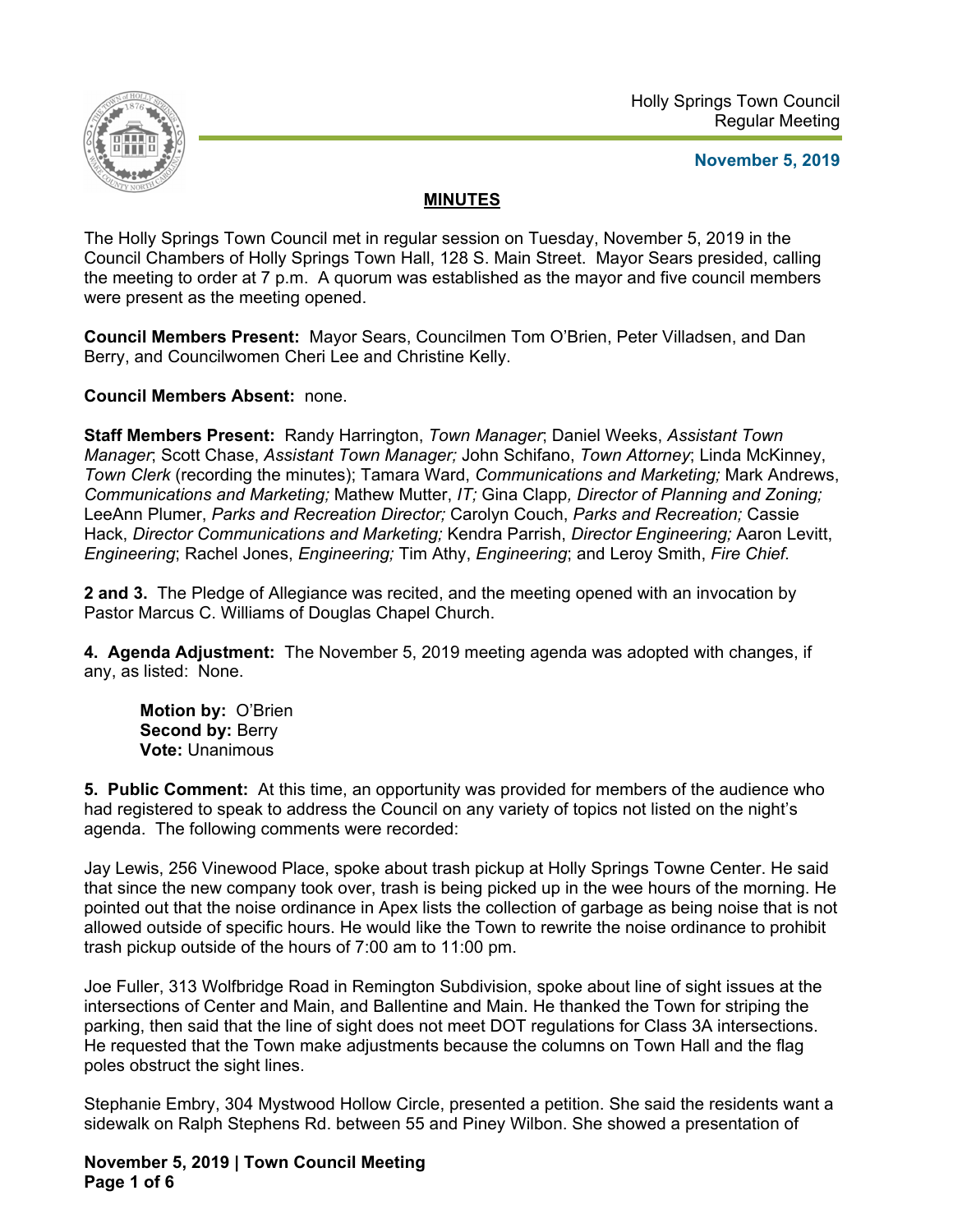which areas are already covered, and which areas have no sidewalks. She said there is no pedestrian crossing at Wildwood Way, and most of the development is on the North side and the sidewalks are on the south side.

### **6a. Skyhawks**

Doug LeRoy, President and Jason Guetgemann, Vice President and Daniel Laughlin of the Holly Springs Skyhawks said the Holly Springs Skyhawks started as a club that met at Sugg Farm to fly recreational remote controlled airplanes. They are a chartered, Gold Leader, club of the Academy of Model Aeronautics with 49 members including seniors and youth. They host a radio control model aeronautics fly club at Sugg Farm each Saturday morning, which is open to the public. As part of the club agreement with Bass Lake, the club is required to do an annual service project that benefits the Town. Since 2017, the Skyhawks have hosted Wings Over Springs as their service project. Wings Over Springs is a Charity Electric Fly-In involving remote controlled airplanes and drones. This event allows residents and visitors to learn about this hobby and actually fly one of the remote controlled planes using a "buddy-box" system.

 Mr. LeRoy and Guetgemann presented a check for \$1,500 to Bass Lake Park from a portion of the funds that were brought in from pilot registrations for the Wings Over Springs event.

### **6b. Drone Pilot Program**

Aaron Levitt, Engineering, said that Holly Springs applied for and was selected to participate in the FAA's Unmanned Aircraft Systems (UAS) Innovation Pilot Program along with nine other locations throughout the country. Holly Springs applied as a team member on the NCDOT Division of Aviation's team. The program's intent is to integrate drones into the national air space, demonstrate the benefits of this emerging technology, and improve the regulatory environment faced by businesses that desire to utilize drone technology.

 He said that Flytrex/Causey Aviation received Federal Aviation Administration (FAA) approval to begin drone package deliveries in Holly Springs. Flytrex is planning a First Flight event that will take place at Ting Park in November or December and is expected to attract national attention. The event is open to the public and we encourage interested parties to attend this historic event. Operations will deliver orders from up to 15 different restaurants located in the Holly Springs Towne Center. During Phase 1, deliveries will go to Ting Park. Future phases are expected to expand the deliveries to other parts of the Town. Drone Package Delivery has many benefits including environmental, social, economic, and transportation. The delivery drones have gone through extreme analysis and vetting by the FAA to ensure that safety standards are met.

 Public Outreach has been achieved through public meetings, interviews, podcasts, newspaper articles, television news broadcasts, farmers market/festival presence and featured in the New York Times and the Wall Street Journal as well as other media outlets. Staff has attended semiannual meetings with the FAA/NC Department of Transportation (NCDOT) and was interviewed by the White House office of Management and Budget.

 Wes Shover, Flytrex, thanked staff for their work with the FAA. He gave a presentation about the partnership with Causey Aviation Unmanned, showing the proposed route and describing safety mitigations and other technical details of the program. He talked about citizen engagement and the process of figuring out how this is going to change people's lives.

## **7a. Consent Agenda**

The Council approved a motion to approve all items on the Consent Agenda. The motion carried following a motion by Councilman O'Brien, a second by Councilman Villadsen, and a unanimous vote. The following actions were affected:

7a. Minutes – The Council approved minutes of the Council business meeting held October 15, 2019.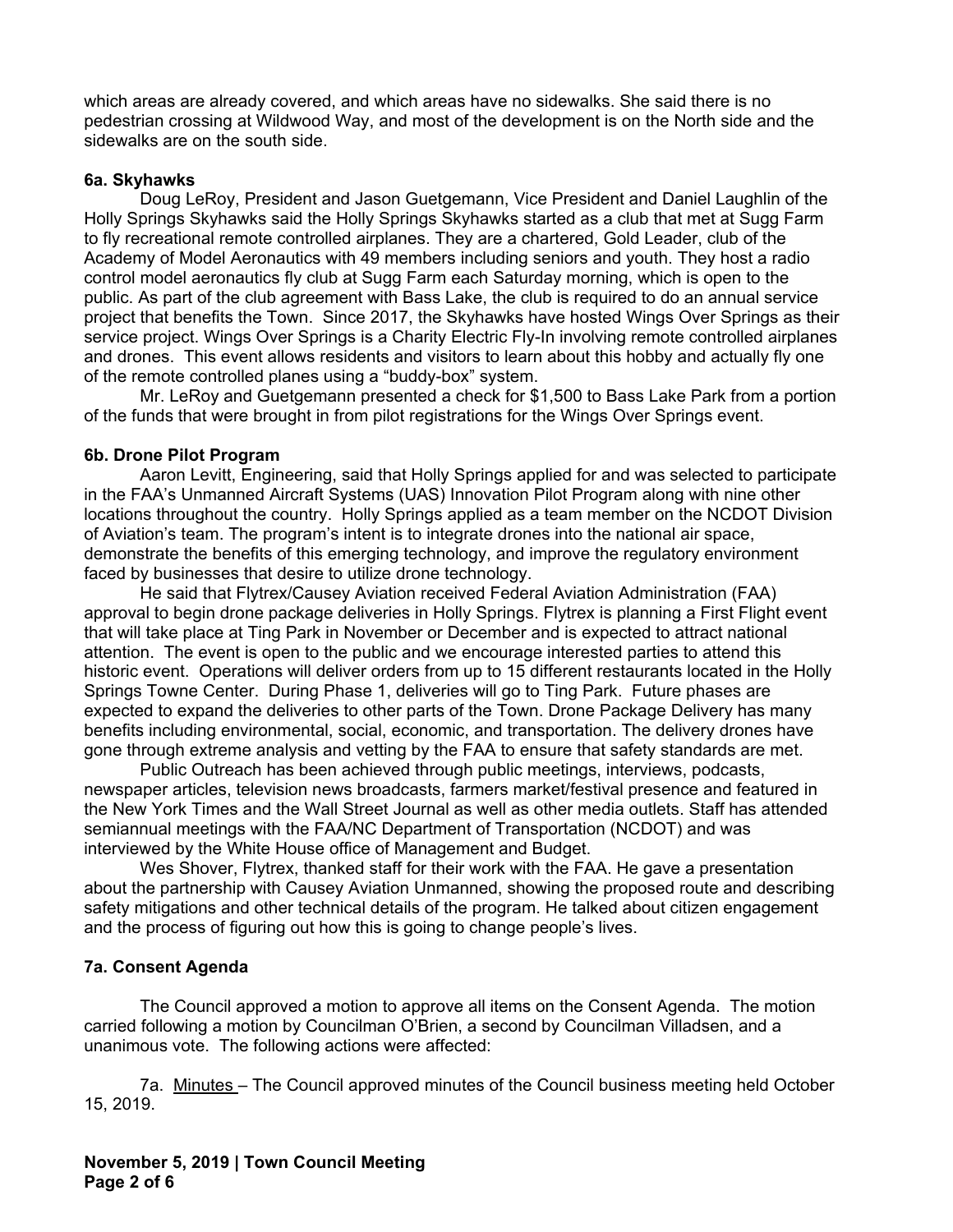7b. Town Hall HVAC Replacement Phase 1B – The Council approved a contract with Hoffman Mechanical Solutions to replace the basement and first floor HVAC units in Town Hall.

7c. Wake County Multi-Jurisdictional Hazard Mitigation Plan – The Council approved a Resolution 19-32, adopting the Wake County Multi-Jurisdictional Hazard Mitigation Plan. *A copy of Resolution 19-32 is attached to these minutes.* 

7d. BB&T Lockbox Contract - The Council approved a contract with BB&T for lockbox services.

### **8. UNFINISHED BUSINESS**

## **8a. Development Plan 19-DP-11: Hawthorne at Holly Springs**

 Gina Clapp, Director of Planning and Zoning, said this plan is for a 185 unit multi-family project located at the intersection of Piney Grove-Wilbon Rd and Southern Crossings Blvd. This project is the second of two parcels identified for multi-family residential development within the Southern Crossroads Master Plans, the first being The Exchange, which is currently under construction. This project was presented to the Town Council on October 15 where the public hearing was held and closed and consideration of the multi-family development plan was tabled to allow the petitioner to consider additional pedestrian connectivity. After the October 15th meeting the land owner, developer and their attorney met with staff, and they have proposed to design and construct 1,360 linear feet of 5' wide sidewalk along the north side of Ralph Stephens Road, install an advanced pedestrian crossing sign, painted crosswalk, and dedicate a public sidewalk easement to the Town upon the condition that the Town reimburse his expenses not to exceed \$15,000 paid for by development fee waivers and/or town appropriated funding, anticipated FY 20-21.

The Planning Board discussed the following issues and concerns on September 24, 2019:

- Lack of pedestrian connectivity to adjacent developments due to Developer's Agreement.
- Concern over proximity of residential buildings to the power lines.

He said the Planning Board recommended approval (4-3-2)

Those voting against the motion were:

• Mr. Madoni – based on the lack of additional amenities provided other than the bare minimum requirements.

• Mr. Crandall – based on the EMF exposure from the power lines to the three nearest apartment buildings.

• Mr. McGrath – based on the lack of connectivity for this area with the rest of the town.

 Rachel Jones, Engineering, showed where the sidewalks on the north side will be, and the crosswalk at Ralph Stephens and Southern Crossroads Blvd. She said that a Trip Generation Memo was submitted to the Engineering Department to confirm that the project impacts are within the TIA parameters that were previously approved with the Southern Crossroads Master Plan. She said that all environmental and stormwater ordinances and standards are required.

 Councilman Villadsen said that he appreciated all parties getting together, and thanked Councilman Berry for taking the lead.

**Action:** Motion to approve Development Plan 19-DP-11 for Hawthorne at Holly Springs with the conditions stated below.

 **Motion by**: Villadsen  **Second by**: Berry  **Vote:** unanimous

**November 5, 2019 | Town Council Meeting Page 3 of 6**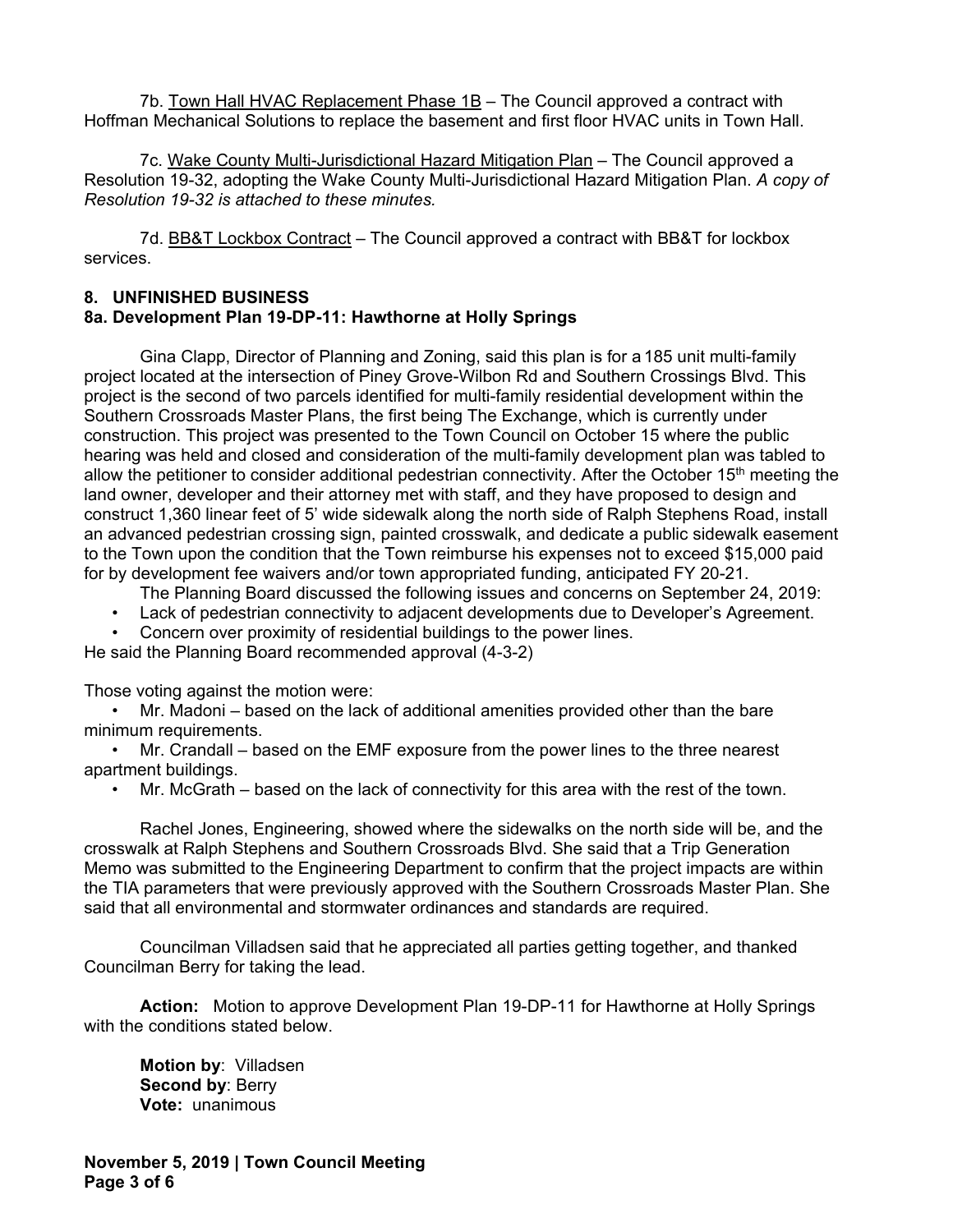# **Conditions:**

All previous conditions of approval for *Southern Crossroads Master Plan* shall apply to this amendment except for any condition that describes a fee or a fee-in-lieu to be paid shall now comply with the current amounts due pursuant to the town's current annual budget or any unexpired development agreement.

- 1. The following must be submitted with the first Construction Drawing submittal:
	- a. A point-by-point photometric plan for all site lighting (not including public right-of-way street and pedestrian lights) in conformance with lighting levels specified in UDO Section 7.02 shall be submitted to and approved by the Department of Planning & Zoning.
- 2. Prior to Construction Drawing Approval, the following items must be addressed:
	- a. Street Tree locations shall be shown with approved lighting fixture locations shall be positioned as to not interfere with any lighting fixtures or any site distance triangles.
- 3. No more than 85% of building permits shall be issued prior to the completion of all developed recreational open space.
- 4. This project will be required to meet Town's NPDES Phase II Post Construction Stormwater ordinance.
- 5. No fill is allowed in the floodplain for residential development.
- 6. Prior to the 1st construction drawing submittal, the following items must be addressed or included with the submittal:
	- a. All items listed on the Stormwater Submittal Checklist, Form #16003.
- 7. The following must be addressed prior to issuance of a land disturbance permit or Construction Drawing approval:
	- a. Approval of Stormwater Management Plan.
	- b. Payment of the Stormwater Fee-in-Lieu.
	- c. Stormwater sureties are required on this project. A performance surety in the form of a bond, letter of credit or cash is required in the amount of 125% estimated construction cost of the stormwater BMP prior to the preconstruction meeting and a maintenance surety in the form of a cash escrow account in the amount of 35% the actual construction cost of the BMP is required at the end of the performance monitoring period for the project.
	- d. All environmental permits must be obtained for the entire project.
- 8. The Fire Flow Analysis must be completed and approved.
- 9. Prior to issuance of any certificate of occupancy, a 5' wide sidewalk must be installed along the north side of Ralph Stephens Road from the eastern most property line to the existing sidewalk at S. Main Street and a signed and painted crosswalk and advanced pedestrian crossing sign must be installed.

## **9. NEW BUSINESS**

## **9a. Avent Ferry Road Re-alignment Transportation Bond Project Pre-Construction Services**

 Tim Athy, Engineering, said that this project is identified as a green 2019 Transportation Bond road improvement project with construction anticipated to start in 2022. The project will realign Avent Ferry Road to create a new cross-town connection from Avent Ferry Road to Bass Lake Road via Pine Avenue and Stinson Avenue. The realignment will begin at Cotten Lane. This will relieve congestion in the Village District along Main Street and the "tree streets" and will establish new gateways into the Village District.

A public engagement meeting was held August 6 at Holly Springs Town Hall. A consultant selection process was held and Mead & Hunt was the most qualified firm selected. The scope of their services includes: survey, design, right-of-way plats, meeting coordination, environmental documents, geotechnical assessments, NCDOT coordination, and preparation of bid documents.

The anticipated schedule for design services through advertisement of bids is two years. Survey and design will begin in the winter of 2019, right of way acquisition in spring of 2021,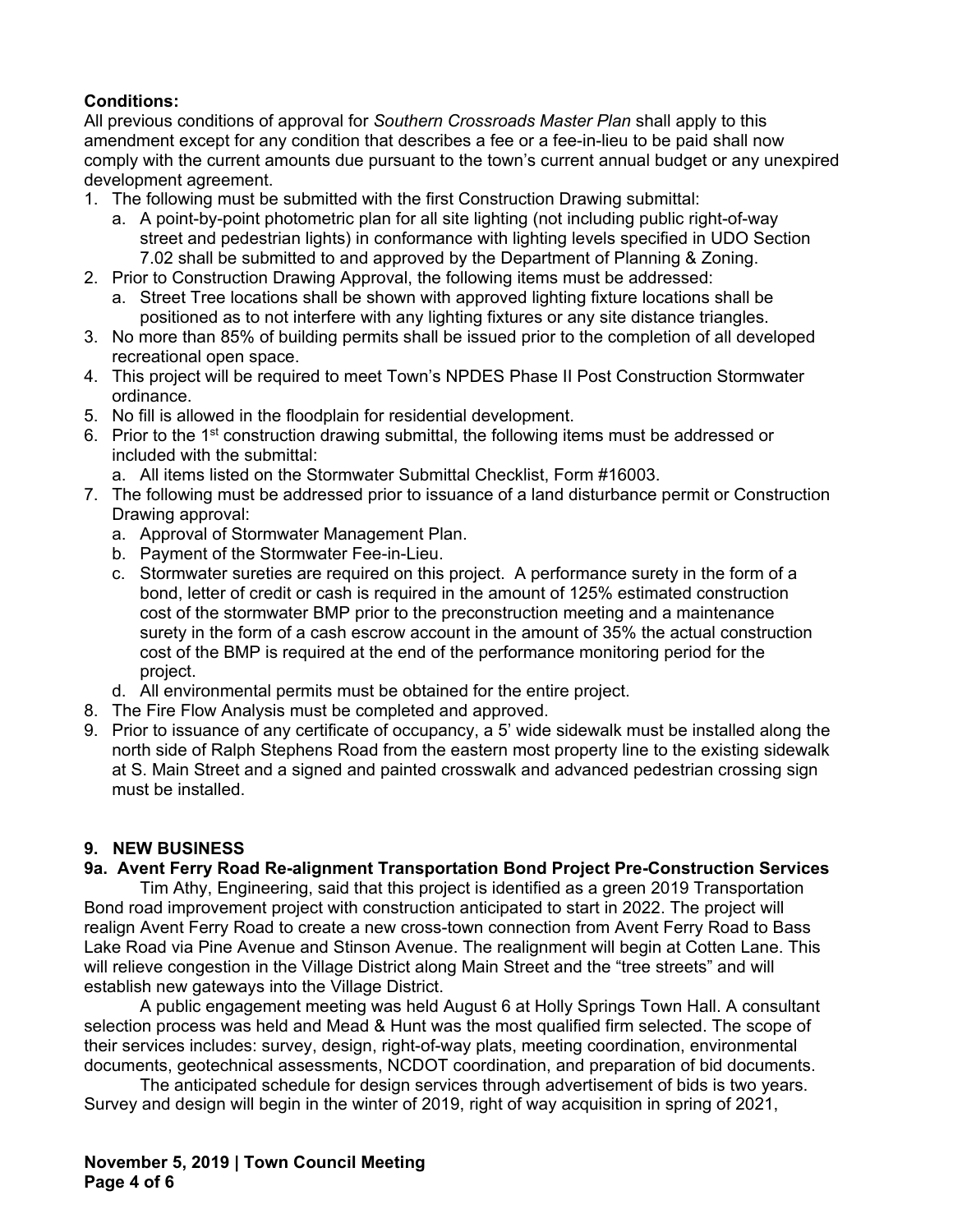construction contractor approved by Council in summer of 2022, and the project complete in the summer of 2023.

Next Steps:

- Staff will present final project details to Town Council, once right-of-way needs are established.
- Future Council actions would include: 1) funding for appraisals and subsequent easement of right-of-way acquisition, and 2) construction bid award

Councilman Berry asked about the percentage of the project budget going toward design, and whether the project was anticipated to come in at budget, and about the plans for sidewalks through this area. Mr. Athy said that the amount approved for this contract includes a 30% contingency, and that staff will work to keep costs down. However, construction costs are continuing to rise. Staff is evaluating several options for sidewalks, and want to choose the options to best serve our residents and be economical.

**Action 1:** Motion to approve design budget for the Avent Ferry Road re-alignment green bond project and move \$960,500 from prior Council approved interfund loan to project account 48.620.12.01.

 **Motion by**: Kelly  **Second by**: Villadsen  **Vote:** Unanimous

**Action 2:** Motion to award design consultant contract to Mead & Hunt in the amount of \$960,500.

 **Motion by**: O'Brien  **Second by**: Lee  **Vote:** Unanimous

#### **10. OTHER BUSINESS**

None that required action.

#### **11. MANAGER'S REPORT**

Randy Harrington, Town Manager, announced the Veterans Day memorial event at Veterans Park at noon.

He then invited Kendra Parrish, Director of Engineering to update Council on the W. Holly Springs Road median situation. Ms. Parrish said that over the past four weeks staff has had 3 meetings with the traffic consulting engineer, 3 meetings with the site consulting engineer, 3 meetings with NCDOT and 4 meetings with the contractor. NCDOT reviewed the analysis and authorized a temporary left-only turn from Holly Springs Road onto Earnie Lane. The contractor estimates the cost at \$140,000. She said that in the future the NC 55 W. Holly Springs Road interchange will be grade separated, and left-turn access will be reevaluated at that time.

She said the status of the negotiation is currently that the Developer would fund 51% of the project (\$71,400) and the Town would fund 49% (\$68,600). The Developer has requested a waiver of development fees for two remaining medical office building sites on the impacted property (preliminary value estimate \$10,000). Potential sources of funding for the Town's share are \$43,488 from remaining Street Reserves, and \$25,112 from the General Fund fund balance. She said that staff is still investigating possibilities, and will come back to Council at the November 12<sup>th</sup> workshop or the November 19<sup>th</sup> business meeting.

She outlined three options for moving forward:

**November 5, 2019 | Town Council Meeting Page 5 of 6**